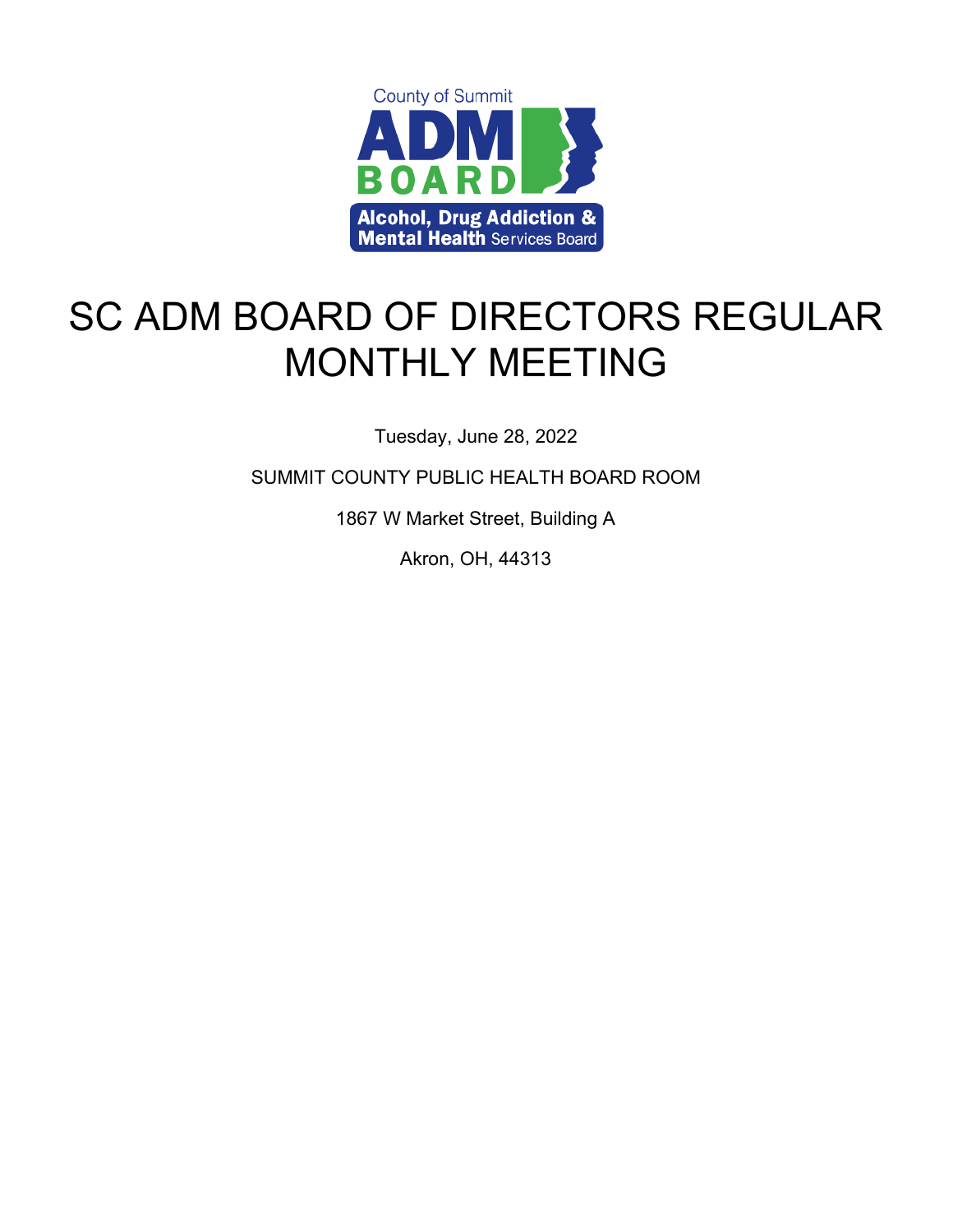#### Meeting Book - SC ADM BOARD OF DIRECTORS REGULAR MONTHLY MEETING

SC ADM Board of Directors' Regular Monthly Meeting

#### I. Call to Order

II. Approval of Minutes from May 24, 2022

A. SC ADM Board Of Directors' Meeting Minutes\_ May 2022

#### III. Ownership & Linkage Accountability

- A. Chair Report
- B. Executive Director Report
- C. Chief Clinical Officer Report
- IV. Comments from Public and Announcements

#### V. Consent Agenda

- A. ADM Funding Awards Report
- B. New Contracts & Authorization to Sign
- VI. Unfinished Business

#### VII. New Business

- A. Executive Limitations & Board Self Monitoring
	- 1. Policy 2.2 Treatment of Staff
		- a. June 2022 ED Monitoring Response\_Final
		- b. June 2022 Survey Monkey Results
		- c. Vote on Compliance
	- 2. Policy 2.4 Financial Planning and Budgeting

#### VIII. Committee Reports

A. Fiscal Oversight Committee - Jim Merklin, Chair Last Meeting, May 5, 2022

#### IX. Adjournment

Next Regularly Scheduled Meeting: Tuesday, July 26, 2022, 5:30p.m.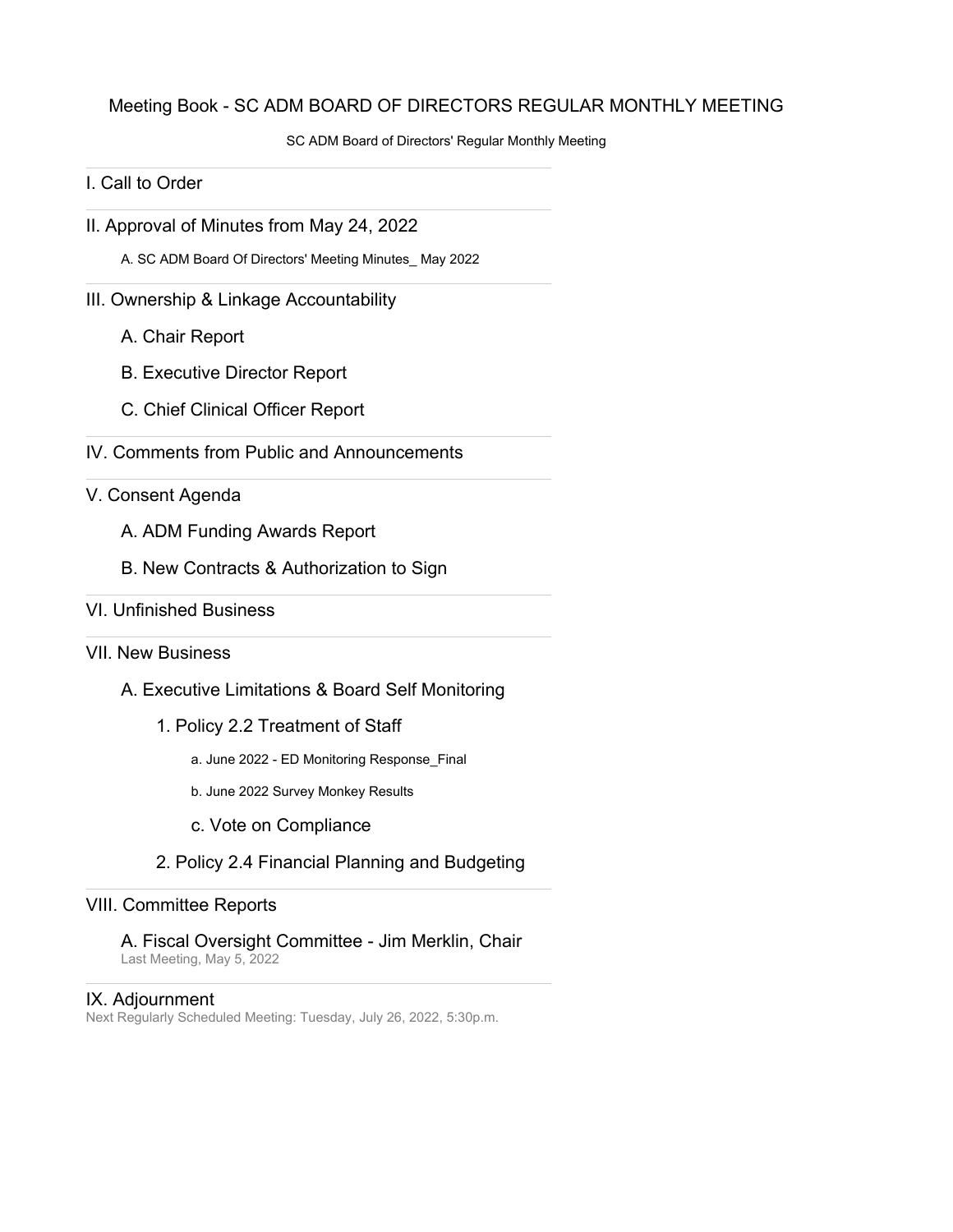

# **Minutes for - SC ADM Board of Directors' Regular Monthly Meeting**

05/24/2022 | 05:30 PM - 06:40 PM - (GMT-05:00) Eastern Time (US & Canada) SUMMIT COUNTY PUBLIC HEALTH BOARD ROOM

# **Attendees (9)**

Lucas M. Blower; Roula Braidy; Vivianne Duffrin; Elizabeth A. England; Margaret J. Halter; Kimberly Huff; Todd M. Ivan, MD; Christine Myers; Andrè J. Thornton, Jr

# **Board Members Excused**

Daniel R. Flowers, James Merklin, Irving B. Sugerman, John M. Williams

# **ADM Board Staff Present**

Aimee Wade, Executive Director; Jennifer Peveich, Associate Director of Operations: Dr. Doug Smith, Chief Clinical Officer; Amy Woodland, Manager of Community Relations; Kimberly Patton, Associate Director of Clinical Services, Kathryn Hagy, Administrative Assistant

# **Other Parties Present**

Jackie Kautenberger, CHC Addiction Services; Tammy Jensen, Oriana House; Tracy Yaeger, PhD., Portage Path Behavioral Services, Lathardus Goggins II, Urban Ounce of Prevention

# **Call to Order**

With a quorum present, Vice Chair, Dr. Todd Ivan, called the meeting to order at 5:32p.m.

# **Approval Of Minutes from April 26, 2022**

**MOTION:** André Thornton, Jr. **SECOND:** Roula Braidy

# **That the ADM Board of Directors approve the minutes of the April 26, 2022, meeting of the Board of Directors as presented.**

**VOTE:** Verbal Vote - Motion Passed **RESOLUTION:** 05-22-01 Chrissy Myers- Abstained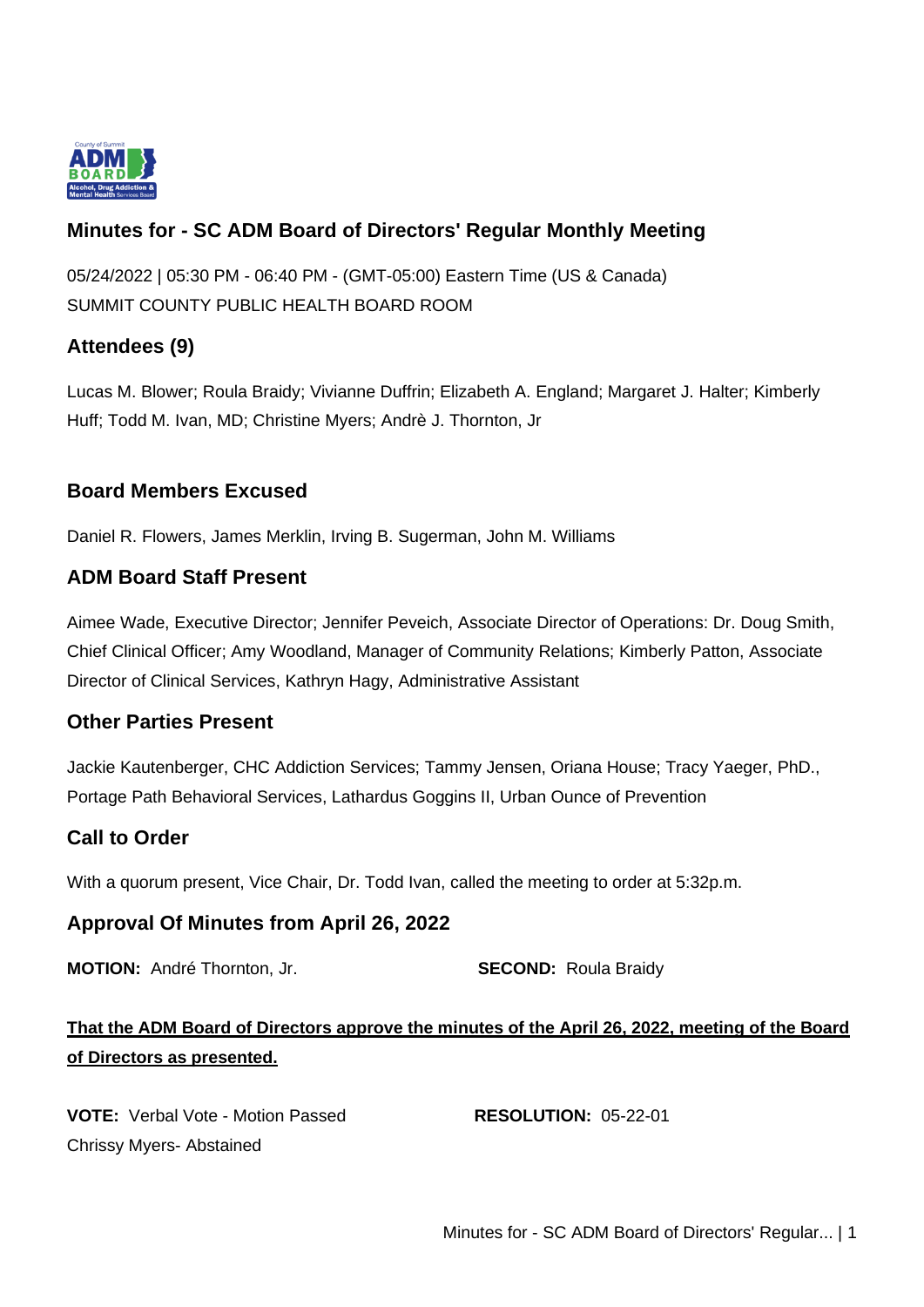# **Board Education - Programs and Services Budget Presentation**

Kimberly Patton, Associate Director of Clinical Services and Jennifer Peveich, Associate Director of Operations, gave a brief presentation regarding the SFY2023 Programs & Services Contracts between the ADM Board and our providers. Ms. Patton touched on the new funding application process and the timeline the ADM staff follow with these applications. Ms. Peveich highlighted the changes within the new funding application that streamlined the process. She also displayed the Funding Application Summaries that were available for Board Members to review at their leisure in BoardEffect. Ms. Peveich displayed one provider's funding application summary and used this as an example to demonstrate what information was included in each of the provider's summary. She also noted some changes in funding for various providers.

# **Ownership & Linkage Accountability**

### **A. Chair Report - Vice Chair, Dr. Todd Ivan; on behalf of Chair John Williams**

- Dr. Ivan reminded the Board members to complete their Ohio Ethics Training and to sign their Conflict of Interest form by June 30, 2022. He also reminded all Board officers to complete the Sunshine Laws training no later than June 20, 2023.
- The ADM Board Staff has 100% participation in donations for the ADM Recovery Challenge Race to take place on June 4, 2023, at the IBH Recovery Addiction Center. Currently, the ADM Board of Directors has just below 50% donation participation. There are 3 Board Members registered for participation in this event.

### **B. Executive Director Report - Aimee Wade**

- Executive Director Wade awarded Dr. Doug Smith his 10 year anniversary certificate.
- Ms. Wade acknowledge the recent graduation of Amy Woodland, Manager of Community Relations, from the Child and Family Leadership Exchange. She also noted that Ms. Woodland was elected treasurer of her class.
- The ADM Board Staff was the recent recipient of re-certification from OACBHA designating the Board as a Culture of Quality Board for the next 3 years.
- As a part of the on-going recruitment and retention focus, the ADM Board is continuing to work with PreventionFIRST! to provide opportunities for Summit County high school students to be introduced to the behavioral health field through prevention education and experiential learning. This is an extension of the Buchtel College and Career Academy training that was provided last year. This summer, PreventionFIRST! will provide \$5,120 in grant funding to 4 of our local agencies for 8 paid prevention focused summer internships.
- Ms. Wade acknowledged various trainings that have been held over the past 2 months. Jeannie Cool, ADM Manager of Evidence-Based Practices and Outcomes has planned these trainings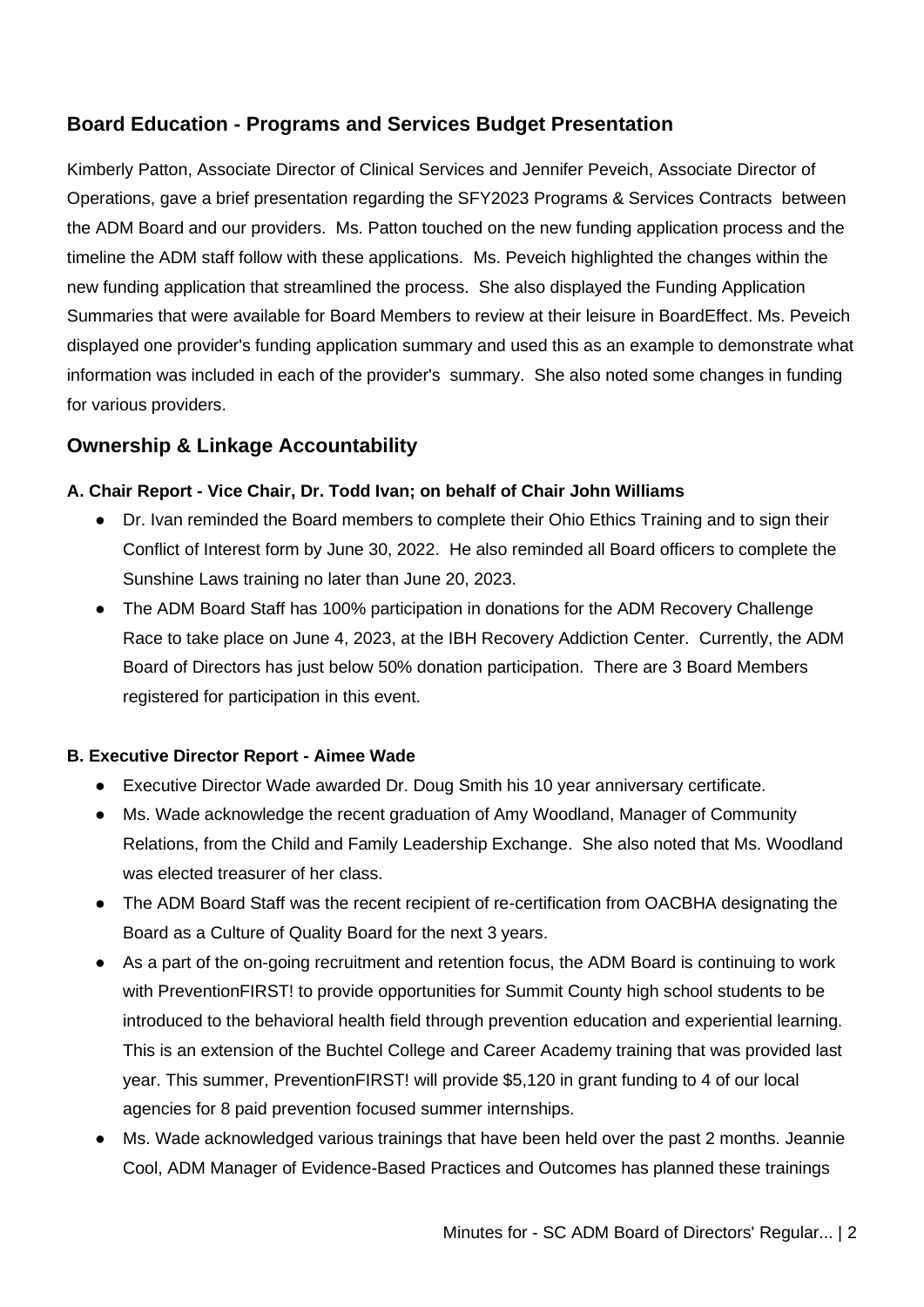that hosted over 150 participants from our partner agencies, contributing to our system investment a having a skilled workforce and quality services.

● Ms. Wade also made special mention of 2 of the provider agencies that celebrated 50 year anniversaries this month; Shelter Care and Portage Path Behavioral Health.

### **C. Chief Clinical Officer Report - Dr. Doug Smith**

- Dr. Smith gave a brief synopsis of the Monkey Pox virus. This is an African based virus that is similar to small pox. It appears that those that have been vaccinated against small pox may have some immunity to Monkey Pox. There is already a vaccine for Monkey Pox.
- The Surgeon General has determined that burnout in the healthcare profession is a global issue. Steps are being taken to alleviate some of the massive paperwork and record keeping that fuels this burnout.
- Persons with Major Depressive Disorder can take a blood test which may be able to predict if they are considering death by suicide. There are certain results that can indicate a tendency towards this result.
- COVID-19 is not gone. There has been an uptick in recent cases in Ohio. We are currently at a 54% infection rate which is increasing. In Ohio, only 59% of persons have been vaccinated.
- Dr. Smith stated that just today, he received information that House Bill 439 has passed out of the House and is on the way to the Senate.

# **Comments from Public and Announcements**

None

# **Consent Agenda**

#### **A. ADM Funding Awards Report**

**B. New Contracts & Authorization to Sign**

**MOTION:** Elizabeth England **SECOND:** André Thornton, Jr.

**That the ADM Board of Directors approve the funding awards for May 2022 and having funds available and certified by the Fiscal Officer as required by ORC 5705.41(D) the Board authorizes the Executive Director to sign the contracts presented in the attached list on behalf of the ADM Board, in accordance with the requirements contained within ORC 340.**

**VOTE:** Verbal Vote - Motion Passed **RESOLUTION:** 05-22-02 Chrissy Myers - Abstained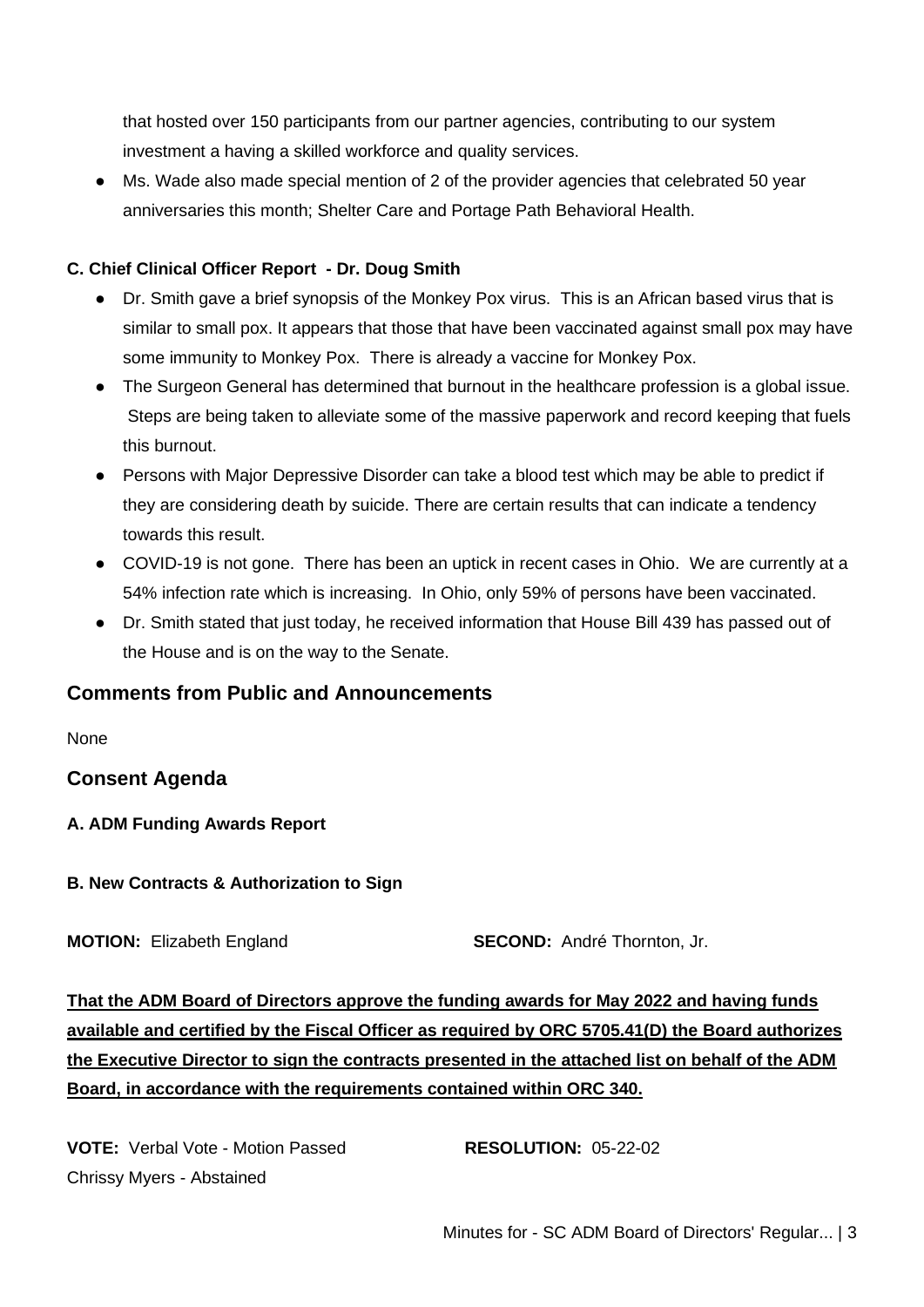# **Unfinished Business**

None

## **New Business**

● Executive Director Wade announced that ADM Board staff will be attending Project Management Training provided by Kent State University in the next few months.

#### **A. Executive Limitations & Management Parameters**

- 1. Policy 1.5 System Capacity
	- a. Vote on Compliance
- **MOTION:** Lucas Blower **SECOND:** Peggy Halter

# **That the ADM Board of Directors find the Executive Director in compliance with Policy 1.5 System Capacity.**

**VOTE:** Verbal Vote - Motion Passed **RESOLUTION:** 05-22-03

- 2. Policy 2.5 Financial Conditions and Activities
	- a. Vote on Compliance

**MOTION:** Chrissy Myers **SECOND:** Kimberly Huff

# **That the ADM Board of Directors find the Executive Director in compliance with Policy 2.5 Financial Conditions & Activities.**

**VOTE:** Verbal Vote - Motion Passed **RESOLUTION:** 05-22-04

# **Committee Reports**

### **A. Assurance Committee - Peggy Halter, Chair**

- Chair Peggy Halter reported that at the last Assurance Committee meeting, they reviewed the latest suicide and overdose data. At this time, there seems to be a reduction of suicides and overdoses in the African American male population. The reason for this cannot be documented however the ADM Board has increased prevention information for this demographic in the recent months.
- Daryl Brake, Executive Director of Summit County Community Partners, provided a 30 minute presentation regarding several aspects of the legalization of marijuana in Ohio.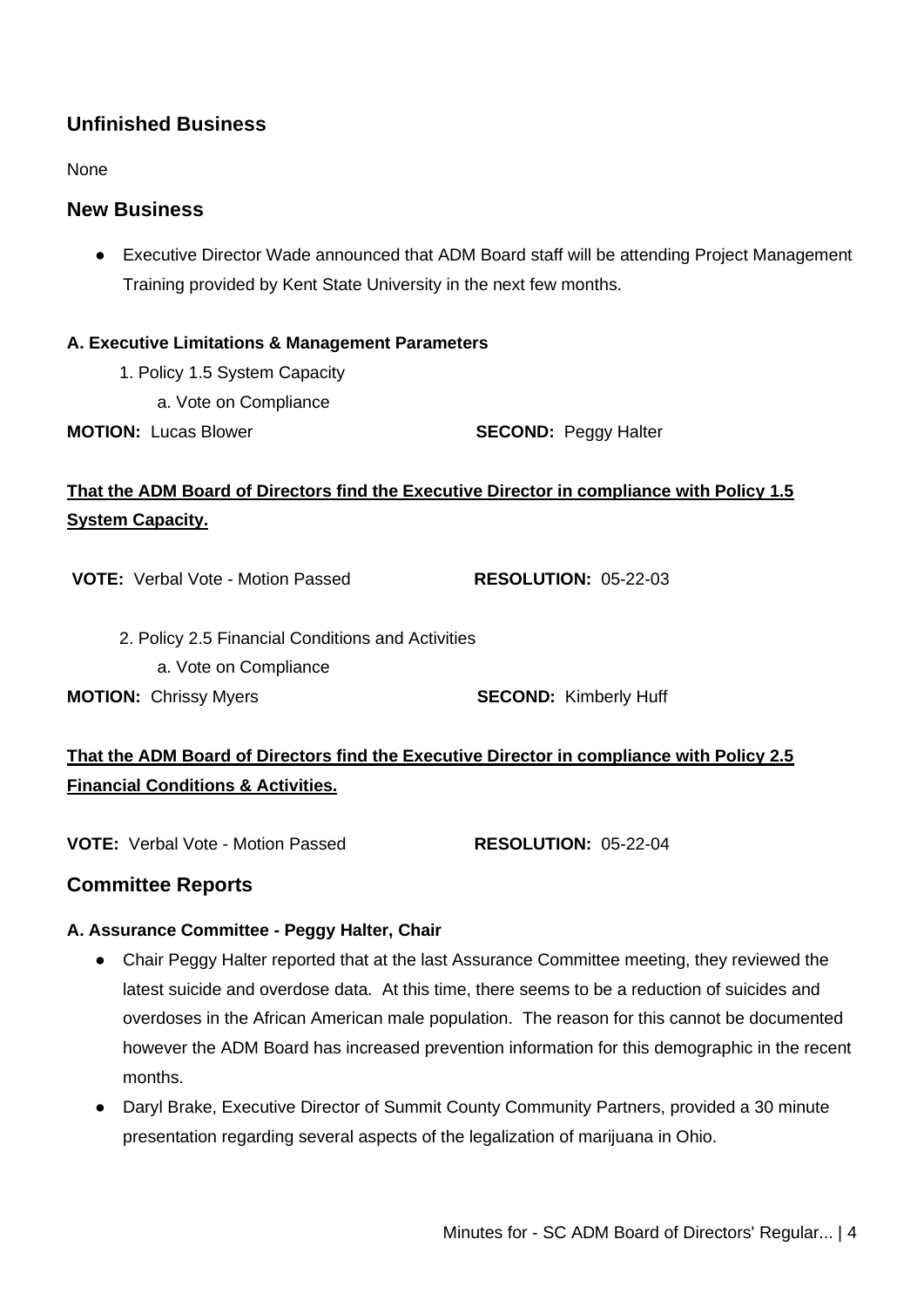- The Assurance Committee would prefer to educate the population of Summit County so they can determine their own decision should this issue ever show up on the ballot for vote.
- Ms. Halter handed out an article from the Cincinnati Inquirer regarding the legalization of marijuana in Ohio and also mentioned various computer links that persons can refer to about information regarding this topic.
- **B. Fiscal Oversight Committee - Jim Merklin, Chair**
	- The report from this committee was deferred to the June Board of Directors' meeting since Chair Merklin was unable to attend.
- **C. Executive Compensation Committee- Andre Thornton, Jr., Chair**
	- Chair André Thornton made a motion on behalf of the Executive Compensation Committee to adjourn to Executive Session.

# **Executive Session**

**MOTION:** Executive Compensation Committee **SECOND:** Roula Braidy

**That the ADM Board of Directors adjourn to Executive Session for the purpose of preparing for, conducting or reviewing negotiations or bargaining sessions with public employees concerning their compensation of their terms and conditions of their employment per Ohio Revised Code 121.22 (G)(1).**

**VOTE:** Roll Call by Secretary **RESOLUTION:** 05-22-05

| Todd M. Ivan- Aye         | James E. Merklin- Excused   |
|---------------------------|-----------------------------|
| Andrè Thornton, Jr.- Aye  | Vivianne Duffrin-Aye        |
| John M. Williams- Excused | Lucas Blower-Aye            |
| Christine Myers- Aye      | Irving B. Sugerman- Excused |
| Elizabeth England- Aye    | Daniel R. Flowers- Excused  |

- The Board adjourned to Executive Session at 6:20 p.m.
- The Board returned to Regular Session at 6:35 p.m.

**MOTION:** Executive Compensation Committee **SECOND**: Kimberly Huff

# **That the ADM Board of Directors approve a 3% salary increase for Executive Director Aimee Wade, effective June 1, 2022.**

**VOTE:** Verbal Vote - Motion Passed **RESOLUTION:** 05-22-06